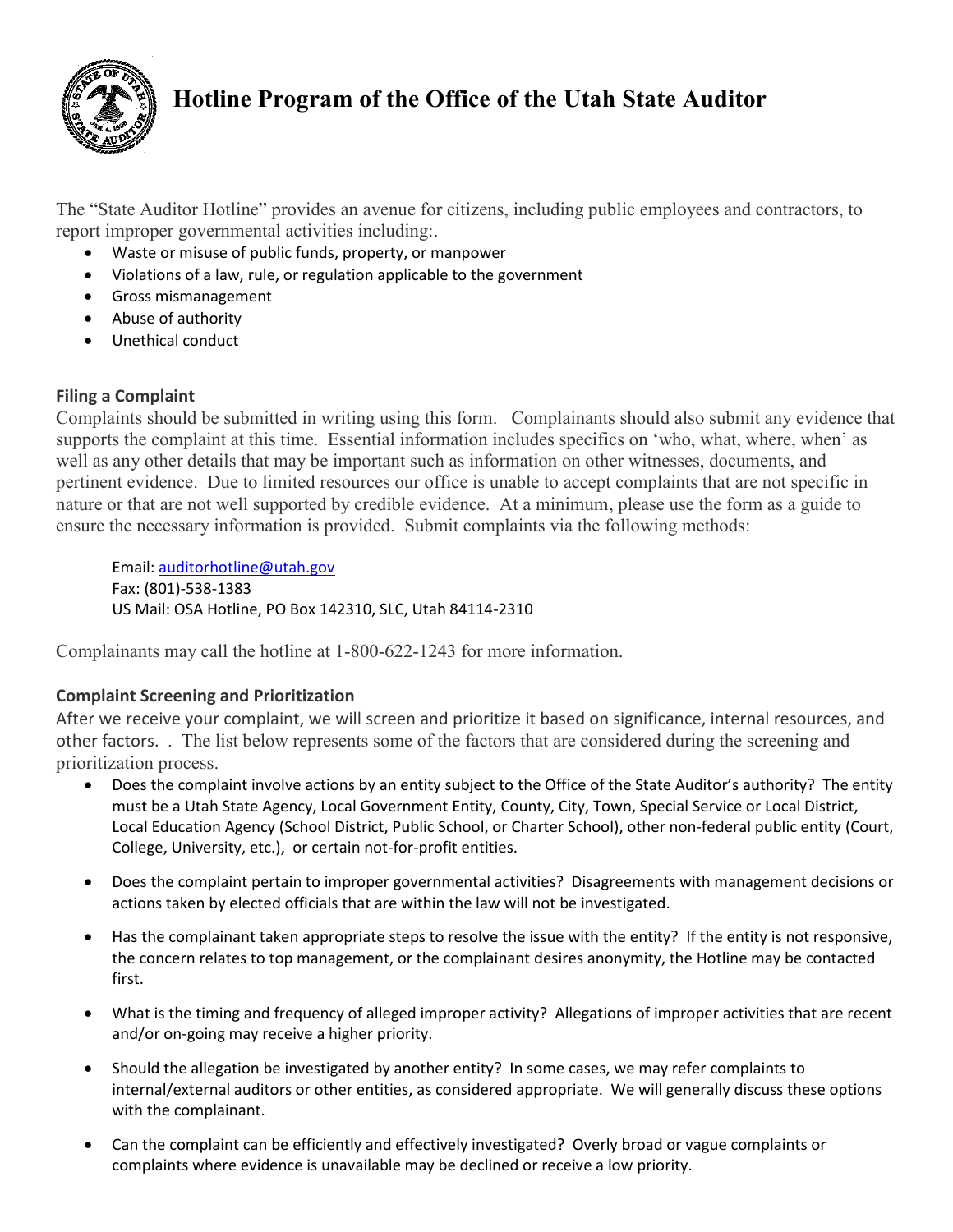### **Whistleblower Protection**

*Utah Code* § 67-21-3 prohibits public employers from taking adverse action against their employees for reporting government waste or violations of law in good faith, to the appropriate authorities. A public entity employee, public body employee, legislative employee, or judicial employee, is presumed to have communicated in good faith if they have given written notice or otherwise formally communicated the conduct to the Office of the State Auditor (see *Utah Code* § [67-21-3\(](http://le.utah.gov/xcode/Title67/Chapter21/67-21-S3.html)1)(b)(iv)(A) for more information).

### **Confidentiality**

The identity of the complainant is considered protected information under the Utah Government Records Access and Management Act (GRAMA) and will be kept confidential if requested by the complainant. (See *Utah Code* Section <u>67-3-1</u>(15)).

Complaints may be submitted anonymously to the Hotline. However, we prefer that the complainant provide their name and phone number to allow us to ask follow-up questions, investigate the complaint thoroughly, and report the results back to the complainant. Also, anonymous complaints do not invoke the Whistleblower protections.

| <b>Type of complaint</b>                                                | Contact                                                                                                                                                                                                                                                                                                                                                                                                                      |  |  |
|-------------------------------------------------------------------------|------------------------------------------------------------------------------------------------------------------------------------------------------------------------------------------------------------------------------------------------------------------------------------------------------------------------------------------------------------------------------------------------------------------------------|--|--|
| State employee personnel<br>grievances                                  | If you are a state employee and have a personnel grievance with your state<br>employer, contact the Career Service Review Board at (801) 538-3048 to<br>resolve your grievance.                                                                                                                                                                                                                                              |  |  |
| Complaints involving the<br>Office of Recovery Services<br>(ORS)        | For Department of Human Services, Office of Recovery Services (ORS)<br>complaints, you must first contact ORS Customer Service/Quality Assurance<br>(801) 538-3014.                                                                                                                                                                                                                                                          |  |  |
| Misuse of State fleet<br>vehicles                                       | Contact the Division of Fleet Operations for complaints regarding<br>inappropriate actions or use of a state-owned vehicle at the Division of Fleet<br>Operations website: http://fleet.utah.gov/contact-us.html or call Fleet<br>Operations at (801) 538-3014.<br>You may contact the Office of the State Auditor for complaints regarding<br>vehicles owned by other government entities in Utah, i.e. cities, towns, etc. |  |  |
| State entity contract award<br>disputes                                 | Contact the Division of Purchasing (801) 538-3026.<br>Resources: Utah Code 63G-6 Legal and Contractual Remedies                                                                                                                                                                                                                                                                                                              |  |  |
| Disputes over access to<br>government records<br>(GRAMA-related issues) | Refer to the Division of Archives website for procedures applicable to relevant<br>government entities.<br>Resources: http://archives.utah.gov/recordsmanagement/government-<br>records-law.html                                                                                                                                                                                                                             |  |  |
| Concerns with Division of<br>Child and Family Services<br>(DCFS) Cases  | The Office of Child Protection Ombudsman (OCPO) is an independent office<br>within the Department of Human Services (DHS) and is not part of DCFS. OCPO<br>will investigate complaints regarding DCFS and help resolve concerns about<br>the protection of children who are receiving services from DCFS. They can be<br>contacted at (801) 538-4589 or (800) 868-6413.                                                      |  |  |

**The Office does not investigate complaints involving the following issues:**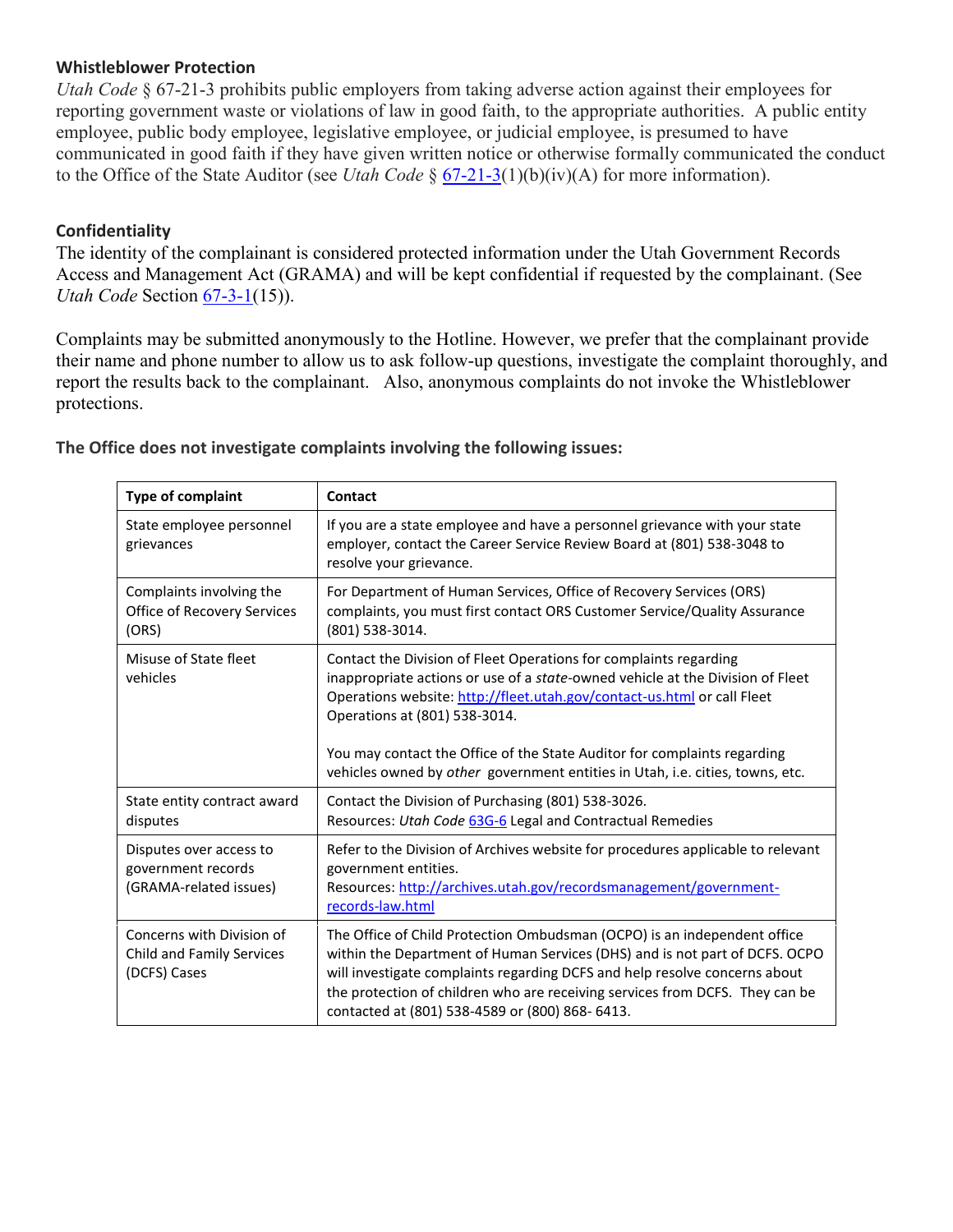

### **HOTLINE REPORTING FORM**

# **Email completed form to:** auditorhotline@utah.gov

#### **or Fax to:**

Special Projects (801) 538-1383

### **or Mail to:**

Office of the Utah State Auditor Attn: Special Projects Utah State Capitol Complex PO Box 142310 Salt Lake City, Utah 84114-2310

#### **Complainant Information:**

| <b>Complainant to remain anonymous?</b>             | Yes        | No                                                                                    |                       |
|-----------------------------------------------------|------------|---------------------------------------------------------------------------------------|-----------------------|
| <b>Complainant would like a response?</b>           | <b>Yes</b> | <b>No</b>                                                                             |                       |
| <b>Complainant Name</b>                             |            | <b>Check One</b><br>State Employee<br>Local Government Employee<br>Citizen/Contractor | <b>Date Submitted</b> |
| <b>Home Address</b>                                 |            |                                                                                       |                       |
| Phone/cell/e-mail                                   |            |                                                                                       |                       |
| <b>Work Address and information (if applicable)</b> |            |                                                                                       |                       |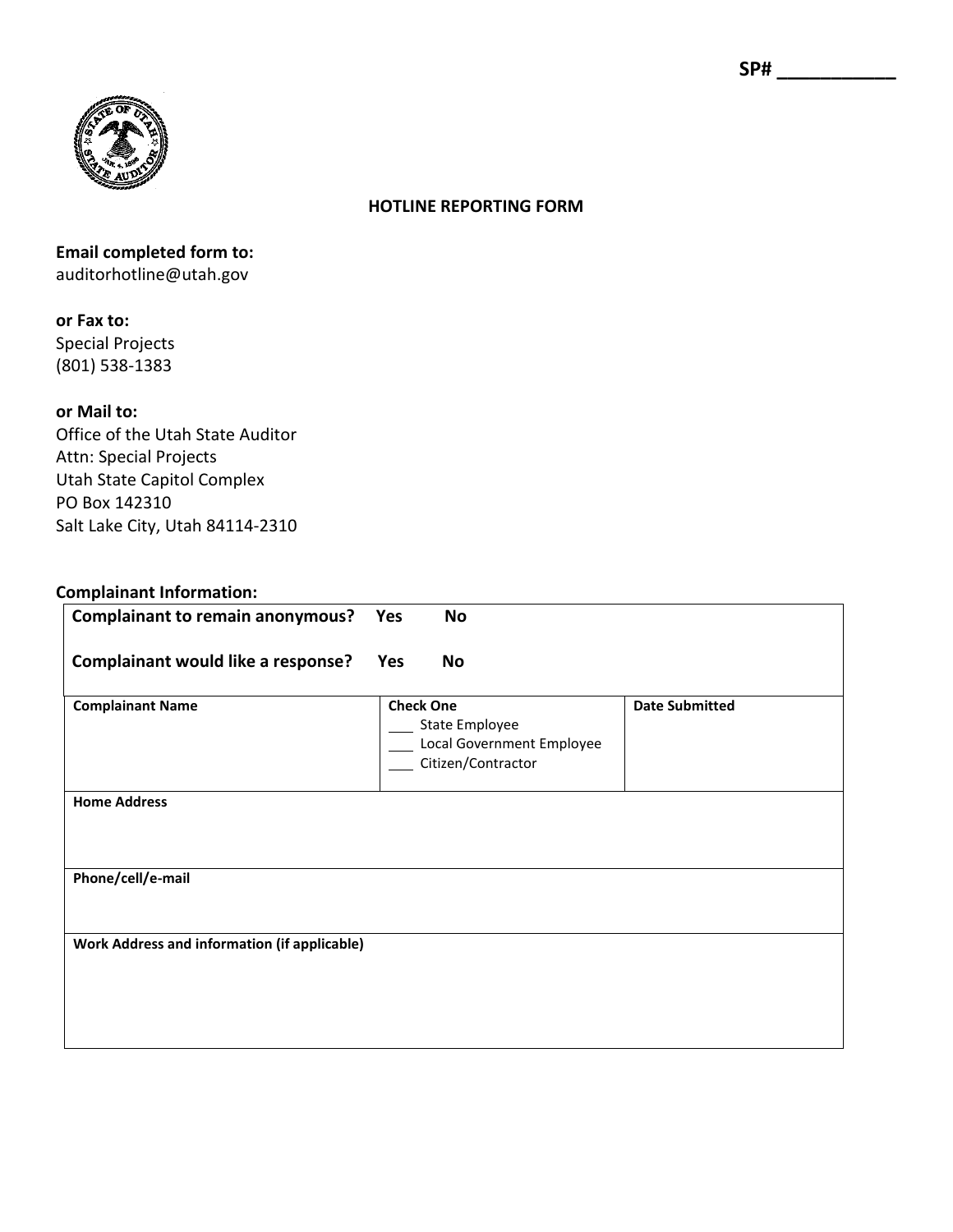#### **Information Concerning the Complaint (Please complete one form for each separate complaint**)

Each improper action should be noted separately and supported with reliable and sufficient evidence. Supplying detailed information contributes to a thorough and efficient investigation. This form is designed to help you supply the needed information.

**Who is the person(s) the complaint is against? (Please provide name, position, agency, division, and phone #)**

**Who is the above person's supervisor? (Please provide name, position, and phone#)**

**What is the assertion of improper governmental activity? Please describe in detail.** 

**When did the event(s) take place? Please include dates, time, and frequency.**